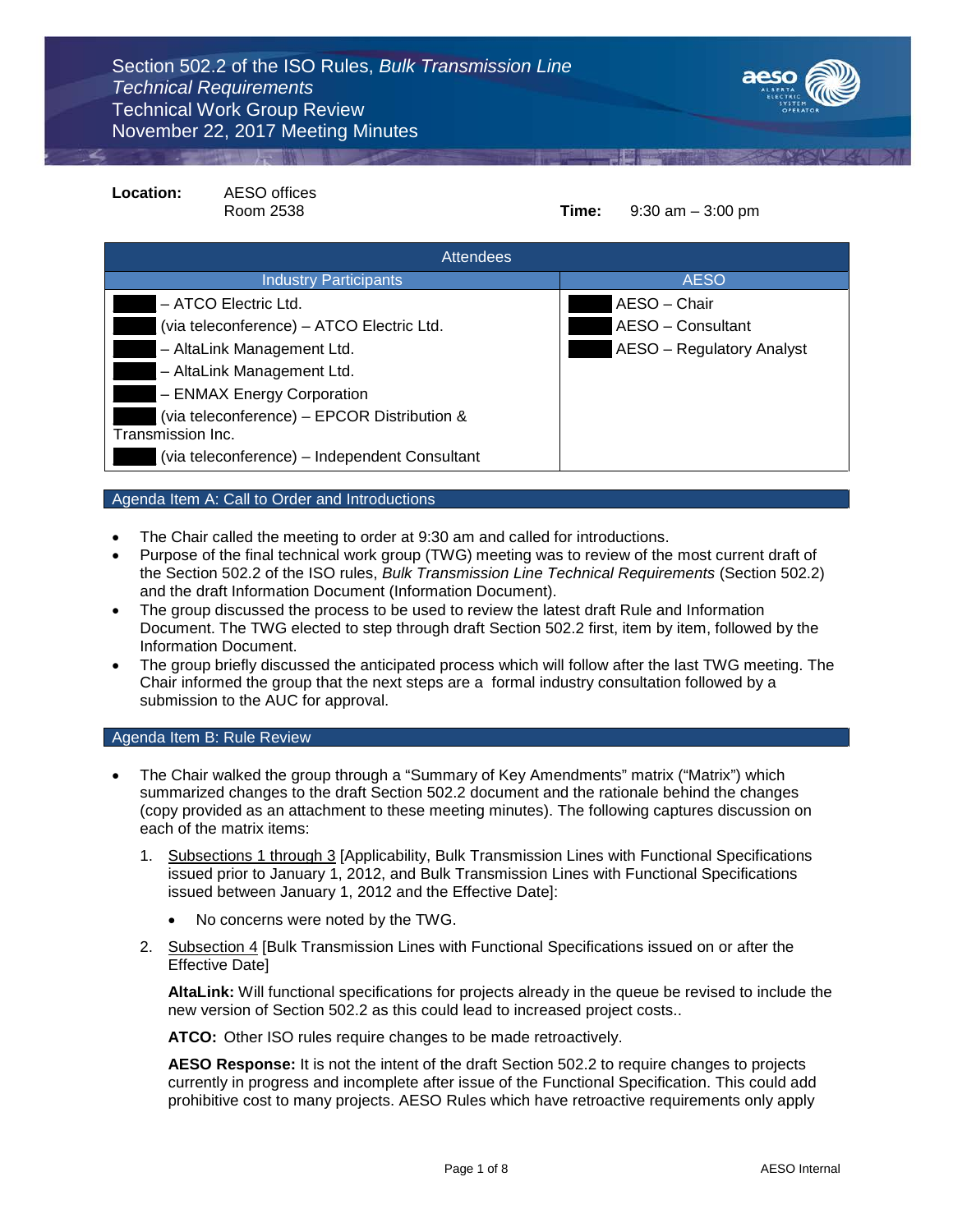

where such changes are critical for system coordination (protection, etc.) and where the cost impacts are much lower. The AESO will inform the MP when revisions are made to functional specifications; however, it is the MP's responsibility to review revised functional specifications.

# **No Further Discussion.**

3. Subsection 5 [Project Design, Construct and Operate Any Extension, Tap or Addition to Any Bulk Transmission Line]:

**AltaLink:** AltaLink continues to support a change to this subsection for short additions to increase flexibility. AltaLink would prefer a percentage in subsection 5(a) and (b) instead of 1,500 meters. Rather than placing a 1.5 km limiting length before the draft Section 502.2 applies, this should be a percentage of the length of the existing facility.

**AESO Response**: The AESO position is that exposure to risk increases with absolute length, not percentage of original line length. The AESO does not support this proposed change to the draft Section 502.2. If there are specific projects of concern, the facility owner has the ability to request an exemption and present their case for it. The AESO observed that, to date, the number of requests for such an exemption have been minimal, and is prepared to continue with the existing process.

# **No Further Discussion.**

4. Subsections 6, 7 and 8 [Amendments to Functional Specification or Issuance of a New Functional Specification by the ISO, Functional Specification, and Successor to Prior Requirements]

**AESO:** The only changes to these sections since the previous version of draft Section 502.2 were minor wording changes to increase clarity.

No comments have been received from the TWG members. TWG representatives were invited to table any new comments. No comments were made at this time.

# **No Further Discussion.**

5. Subsection 9 [Other Code Requirements]

**Independent Consultant:** Suggested that subsection 9(2) be amended to include the terminology "more stringent of" when referring to conflicts between the *Alberta Electric Utility Code* (AEUC) and the draft Section 502.2.

**TWG:** Consensus that "more stringent" should govern.

**Action Item:** The AESO will revise subsection 9(2) to ensure the "more stringent of" will apply in the case of conflict.

6. Subsection 10 [Weather Loading Return Periods]

**AESO:** Subsection 6(4) in existing Section 502.2, is redundant in view of the content of subsection 7(2) of the draft Section 502.2. As such, the content of existing subsection 6(4) has been removed. The legal owner may specify exclusions from specific subsections in creation of the functional specification, subject to AESO approval.

No concerns were raised by the TWG.

# **No Further Discussion.**

7. Subsections 11 through 13 [Weather Loading for Wind, Weather Loading for Wet Snow and Wind, and Weather Loading for Vertical Loading Alone]

**AESO:** Changes to subsections 11 through 13 are considered minor, to remove unnecessary wording and to promote clarity.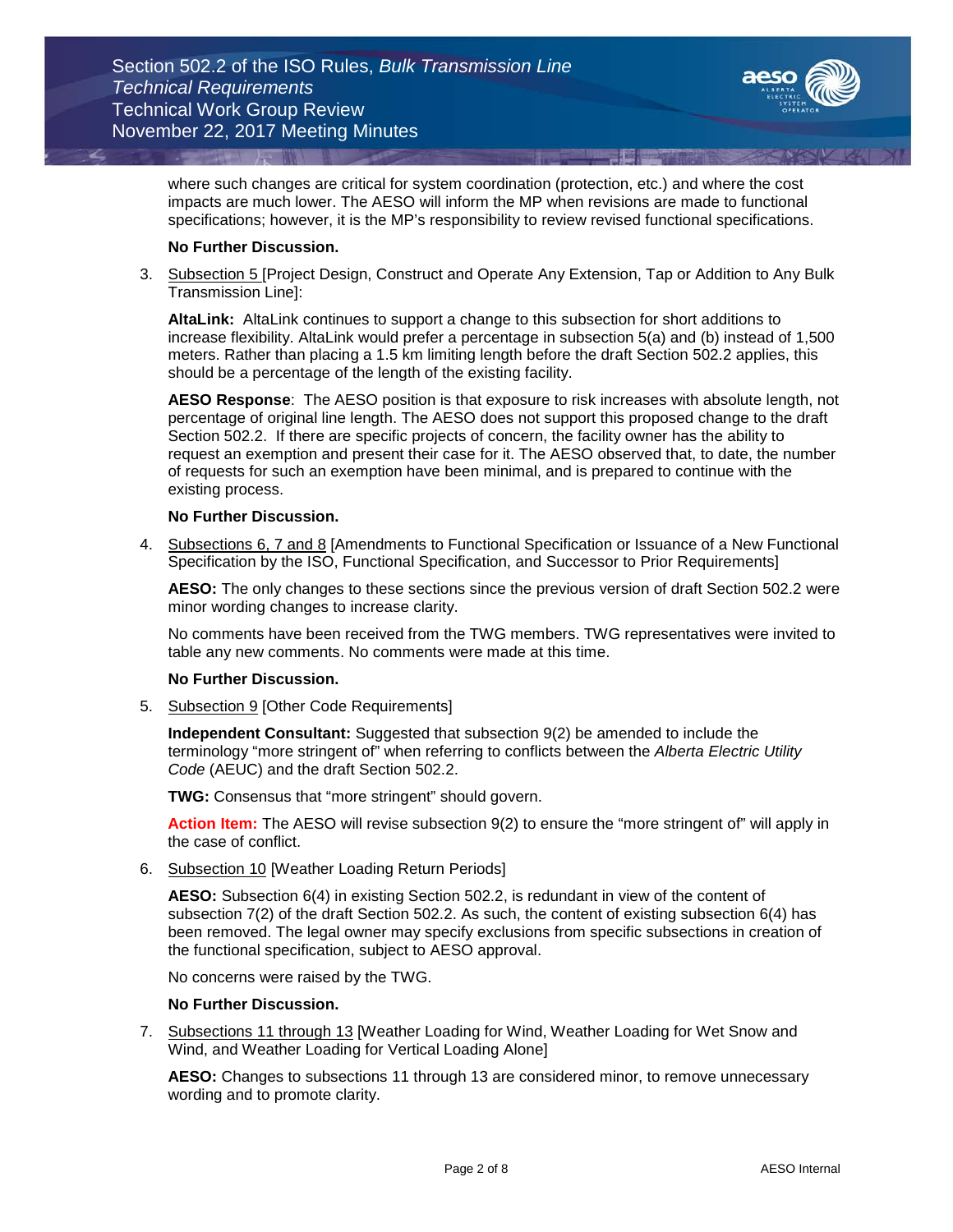

The TWG was asked if they had any concerns with the revised subsections. No concerns were tabled.

# **No Further Discussion.**

8. Subsection 14 [Failure Containment Loading]

**AESO:** The content of subsection 14 was previously found in subsection 10 in existing Section 502.2. With draft additions to subsection 14(2) the content of existing subsection 10(4) is redundant and was not carried forward into the draft Section 502.2.

The TWG was asked if they had any concerns with these changes. No concerns were raised.

# **No Further Discussion.**

9. Subsection 15 [Overload and Strength Factors for Reliability Based Loadings]

**ATCO:** Some additional clarity may be needed in subsection 15(4). For example, what happens if the coefficient of variance (COV) is less than 10%? Does the material then default to wood pole strength factors? This is not clear in the subsection.

**AltaLink:** Perhaps reference CSA/IEC calculation methods for strength factor based upon experimental COV.

**AESO:** For purposes of draft Section 502.2, the AESO would prefer defaulting to the wood strength factor so that the onus is placed on the manufacturer and legal owner to make a case for a more favorable strength factor based on testing results and quality control systems.

**TWG Recommendation:** Default to wood strength factor is a good approach; legal owner can make the case for higher values.

**Action Item:** The AESO will revise subsection 15(2) to specifically state that, if the COV is less than 10%, then the wood strength factor will apply.

10. Subsection 16 [Conductor Selection]

**AltaLink:** What is the expectation of the AESO on follow-up as specifics of the project change? Throughout the regulatory and siting process, changes are made which will sub-optimize conductors selected on some criteria which have changed as the project evolves.

**ATCO:** Has been experiencing resistance from AESO project managers when opting for lower capital cost conductor alternatives when the difference in optimization results are very small; applying the rule absolutely without due regard for the accuracy of the analysis.

**AltaLink:** What level of review is meant subsection 16(1)(g)? Does this require a meeting to discuss the results?

**AESO:** The AESO recognizes that projects evolve through time and that a conductor which was thought to be optimal in the early stages may be found sub-optimized by subsequent commitments made during the regulatory process. The intent of subsection 16 is to ensure that the project is at least starting with an optimal conductor. Subsequent project changes may justify changes to the conductor, but the legal owner should be able to document and justify this change.

One concern which the AESO is attempting to address with subsection 16 is the incentive for market participants to install conductors based on lowest initial capital cost, disregarding longer term losses which are then imposed on the rate payer or facility operator.

A meeting or conference call with the AESO would be an efficient method for the facility owner to meet the requirements of 16(1)(g).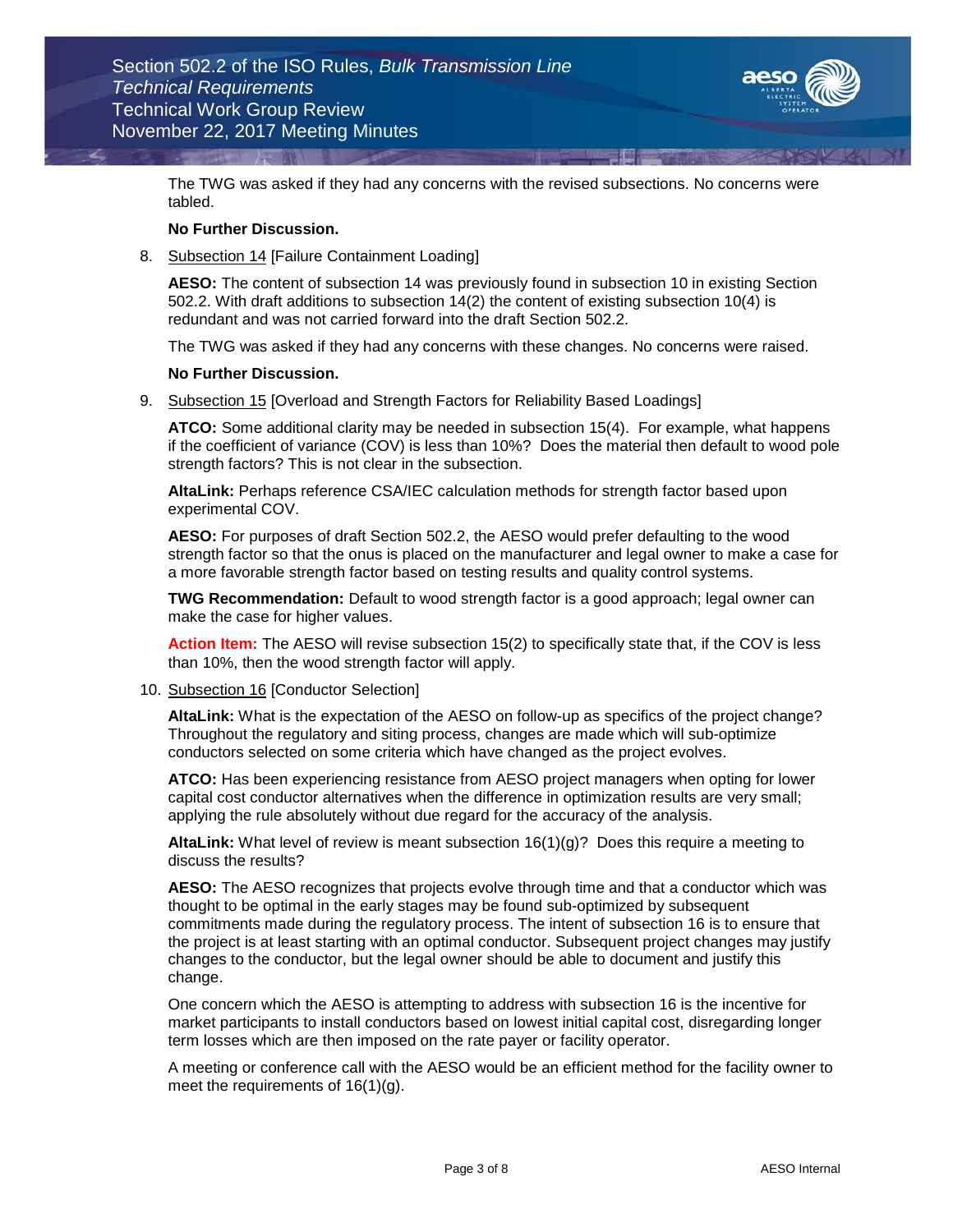

# **TWG Recommendation:** No recommendations.

# **No Further Discussion.**

11. Subsection 17 [Sequence of Failure]

**AltaLink:** This remains one of the more contentious sections of Section 502.2. It makes more sense as a philosophy to try to achieve but not a "must achieve".

**ATCO:** Raised similar concerns as AltaLink.

**EPCOR:** Notes that the phrase "target sequence of failure" in the existing Section 502.2 have been replaced with "must be designed to fail in the following sequential order…" in the draft Section 502.2.

**Independent Consultant:** Sequence of failure is a common design consideration in many other jurisdictions, including both Canadian and European.

**AESO:** Most new revisions to subsection 17 were made in order to provide exceptions to the sequence of failure requirement. The AESO acknowledges that there may be instances where the imperative requirement is not practical, or possible, to achieve.

**TWG Recommendation:** Resolution of the industry concerns with subsection 17 are unlikely to be resolved in the TWG. Recommendation was to table discussion on subsection 17. Concerns or feedback will be submitted in the formal consultation process.

12. Subsection 18 [Overhead Shield Wires]

**TWG:** General discussion was had by the TWG, but no major concerns or changes were proposed.

#### **No Further Discussion.**

13. Subsections 19 and 20 [Aeolian Vibration Control and Voltage Values for Electrical Clearance]

**AESO:** Revisions to subsections 19 and 20 were considered minor to remove unnecessary wording and to promote clarity.

The TWG was asked if they had any concerns with these changes. No concerns were raised.

### **No Further Discussion.**

14. Subsection 21 [Basic Design Clearances]

**ATCO:** Noted that at 138 kV the draft Section 502.2 does not permit optimized design for loads as it must be designed to 100 deg. C. Why is this?

**AESO Response:** Based on a report by [AESO], the TWG found that there were instances where the 100 deg C requirement could sub-optimize conductors on 240 kV lines. Accordingly, the exemption from the 100 deg C requirement was extended from just 500 kV to include 240 kV in the draft Section 502.2. But little benefit was seen in extending it to line construction primarily composed of wood poles at 138kV. There may be instances where an exemption should be considered on a specific project. In these events, the legal owner should consider applying for such an exemption from the AESO.

**TWG Recommendation:** No recommendations.

# **No Further Discussion.**

15. Subsections 22 to 25 [Clearance Under Differential Loading, Clearances to Edge of Right of Way, Fall Free Spacing and Insulators]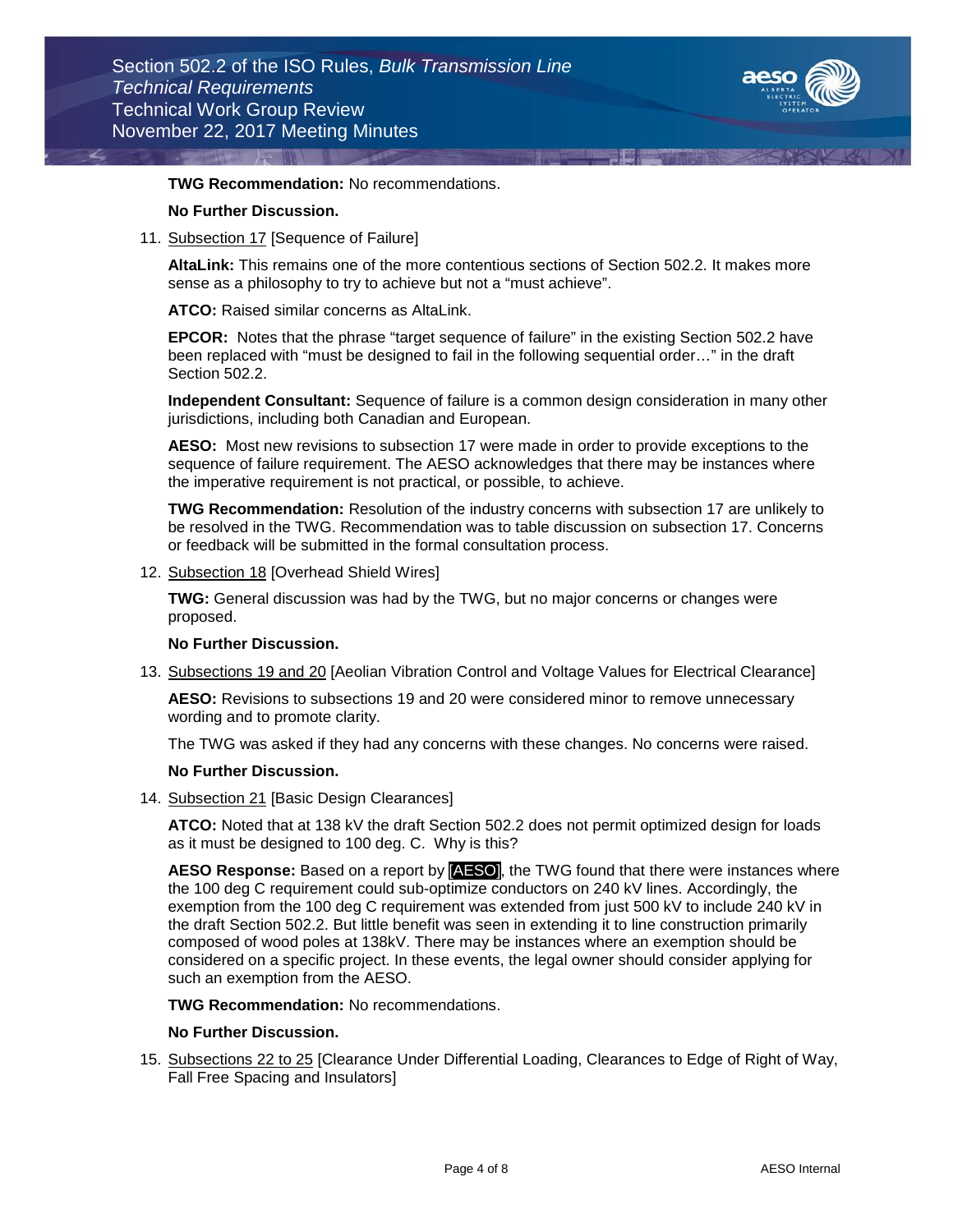

**AESO:** Changes to subsections 22-25 were considered minor, to remove unnecessary wording and to promote clarity. Subsection 23 had more extensive changes, but these were accepted by the TWG.

The TWG was asked if they had any concerns with the revised subsections. No concerns were raised.

# **No Further Discussion.**

16. Subsection 26 [Static Thermal Ratings Methodology]

**ATCO:** There are many common approaches and standards that use values for solar absorption and emissivity which differ from those in the draft Section 502.2. Perhaps consideration should be given to revising the values.

**AESO Response:** Agreed that there are many variations on these values in common use. As such, the AESO felt it necessary to standardize the approach and chose values currently used by Alberta utilities.

**ATCO:** Acknowledged that the small changes considered to these parameters would really make very little difference to the result.

**TWG Recommendation:** No recommendations.

**No further discussion, no changes proposed.**

17. Subsection 27 [Conductor Emergency Thermal Ratings Methodology]

**AESO:** Changes to subsection 27 were made to align with the new Alberta Reliability Standard FAC-008-AB-3, *Facility Ratings*.

The TWG was asked if they had any concerns with the revised subsection. No concerns were raised.

# **No Further Discussion.**

18. Subsection 28 [Galloping]

**AESO:** Minor changes to wording for clarification.

TWG: Comments and feedback on subsection 28 would most likely be submitted through the formal consultation process.

# **No Further Discussion.**

19. Subsection 29 [Subsection 29, Hardware Requirements]

**ATCO:** Energy absorption should not be limited to conductor attachment. Recommendation was made to include overhead shield wire attachment systems.

**TWG Recommendation:** Addition of "…and shield wire" after the word "conductor" into subsection 29(2).

**Action Item:** The AESO to revise subsection 29(2) to include shield wire hardware in the energy absorption requirement.

20. Subsection 30 [Provisions for Maintenance]

**AESO:** Minor changes to wording for clarification.

The TWG was asked if they had any concerns with the revised subsection. No concerns were tabled.

# **No Further Discussion.**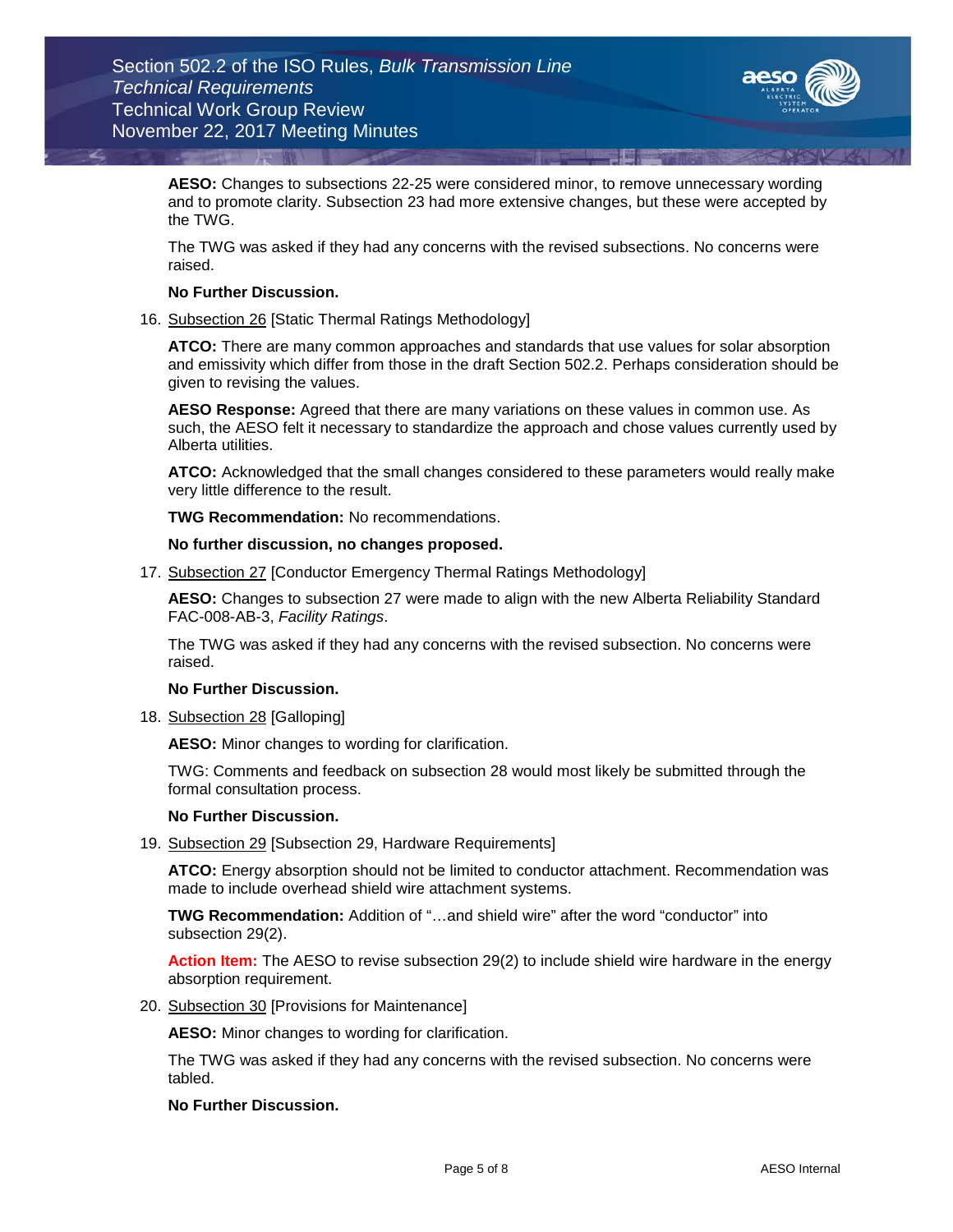

# Agenda Item C: ID 2010-005R Review

Upon completion of the review of the Rules document, the TWG opted to step through the draft Information Document (ID). This review follows as designated by section:

Section 11 – Wind Loading

Open terrain and wind flow was discussed. Ultimately, no changes were proposed.

**TWG Recommendation:** no change.

Section 14 – Failure Containment Loading

**TWG Recommendation:** To remove reference to -30 deg C if it is not common practice in Alberta

**ATCO:** Last paragraph in Section 14 of the draft ID retains reference to "wood structure". The draft Section 502.2 was revised to reference "direct embedded pole structures". The draft ID required updating to align with Section 502.2.

**TWG Recommendation:** AESO to check wording in the draft Section 502.2 and update the ID.

**Action Item:** The AESO will revise wording in the draft ID as needed.

Section 15 – Load and Strength Factors for Reliability Based Loading

**ATCO:** Paragraph 5, starting "As an alternative…" is redundant and does not enhance clarity. Suggest removal.

**TWG Recommendation:** After review, the TWG agreed with this assessment and recommended removal of paragraph 5 in Section 15 of the draft ID.

**Action Item:** The AESO will remove paragraph 5 in Section 15 of the draft ID beginning with "As an alternative…".

**ATCO:** Discussed the value of the section on Construction and Maintenance Loads contained in the existing ID but not transferred into the draft ID. . The content of this section is commonly quoted to designers and external parties to clarify the intent of subsection 15 in the existing Section 502.2.

**EPCOR:** Agrees fully with ATCO.

**TWG Recommendation:** AESO to incorporate content on Construction and Maintenance Loads into the draft ID.

**Action Item:** The AESO to take the recommendation back for discussion.

Section 16 – Conductor Selection

**AltaLink:** The content in the paragraph of the existing ID containing, "…the risk associated with the wrong guess…" is very helpful and instructive. It was recommended this content be included in the draft ID.

**TWG Recommendation:** After review, the TWG agreed with this assessment and recommended content of this paragraph be included in the draft ID.

**Action Item:** The AESO to take the recommendation, to incorporate the paragraph 6 of Section 16 in the existing ID, back for discussion.

Sections 17 to 19 – Sequence of Failure, Overhead Shieldwires and Aeolian Vibration Control

**TWG:** Reviewed and discussed at some length. Ultimately, no changes were proposed.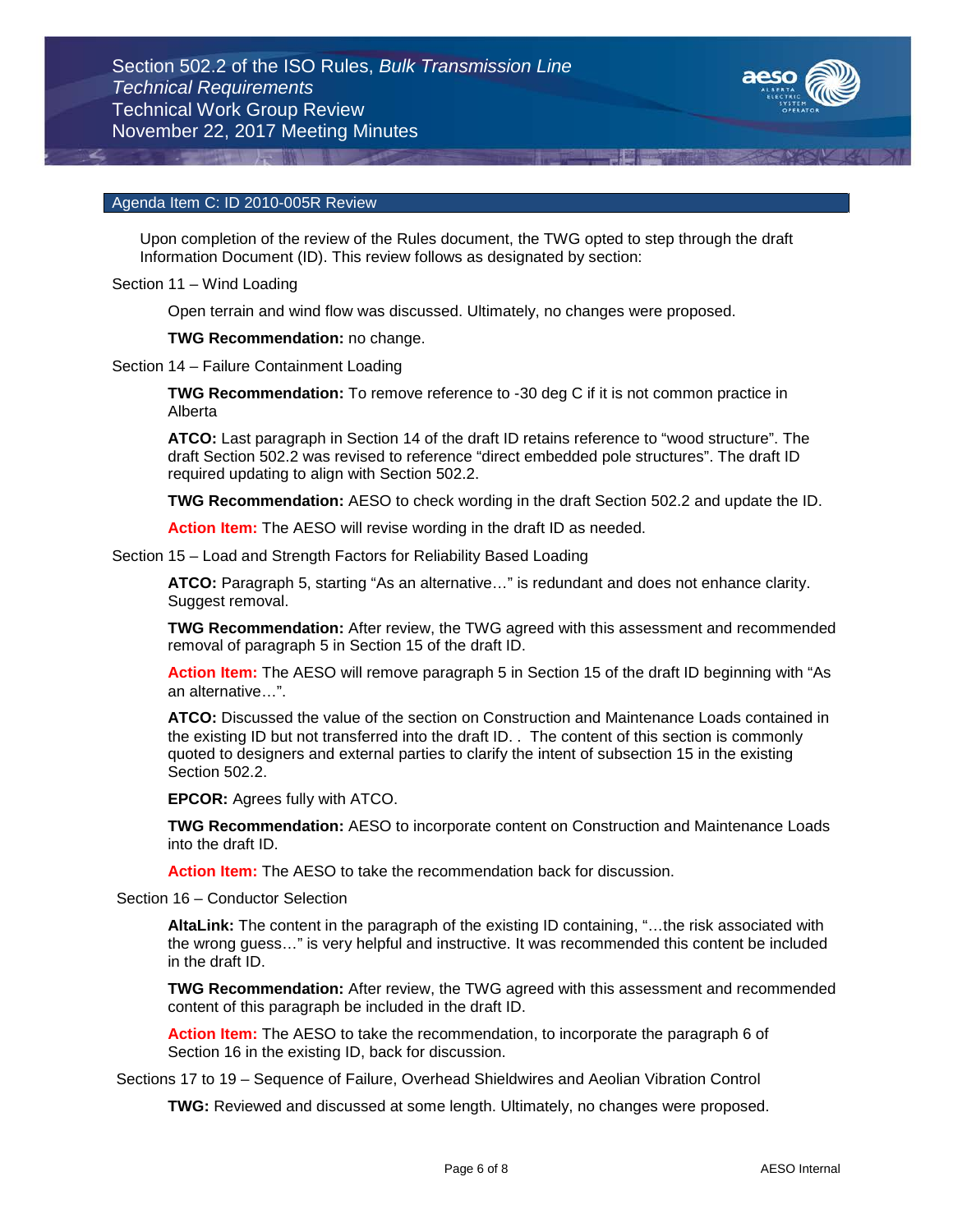

# **TWG Recommendation:** No change.

Section 21 – Basic Design Clearances

**ATCO:** Aside from the published Alberta Transportation map of high load corridors, it is recommended that the facility owner should also consult directly with Alberta Transportation as there are often designated zones or planned future high load corridors not illustrated on the published Alberta Transportation map.

**TWG Recommendation:** Include wording in Section 21 of the draft ID recommending consultation with Alberta Transportation.

**Action Item:** The AESO will take the recommendation back and incorporate wording around consultation with Alberta Transportation.

Sections 22 and 23 – Clearances Under Differential Loading and Clearances to Edge of Right of Way

**TWG:** The TWG reviewed content and no concerns were raised.

**TWG Recommendation:** No change.

Section 24 – Fall Free Spacing

**ATCO:** Fall free spacing does not discuss transmission line crossings. Is this a concern to the TWG?

**TWG Recommendation:** After discussion, the TWG recommended this section should be left asis. The section was intended to deal with line parallels, not with transmission line crossings.

Sections 25 to 27 – Insulators, Conductor Static Thermal Ratings Methodology and Conductor Emergency Thermal Ratings Methodology

**TWG:** The TWG reviewed content and no concerns were raised.

**TWG Recommendation:** no recommendations for change.

Section 28 – Galloping

**ATCO:** Figure 2 in the draft ID is "fuzzy" and difficult to read, can a better figure be produced for inclusion in the ID?

**AESO Response:** This chart was obtained from a report by Dr. Havard, not created independently. However, the AESO we look at reproducing it.

**Action Item:** The AESO to reproduce Figure 2 to improve quality.

Sections 29 and 30 – Hardware Requirements and Provisions for Maintenance

**TWG:** The TWG reviewed content. There was some discussion however, no major concerns were raised.

**TWG Recommendation:** No change.

Other Important Considerations

**ATCO:** The section on transposition structures specifies voltage unbalance to be less than 1% of the nominal voltage. Is this still current? Is the AESO still reviewing this?

**AESO Response:** Not clear on the status of the investigation.

**Action Item:** The AESO will inquire as to the status of the AESO investigation and determine if 1% imbalance remains current.